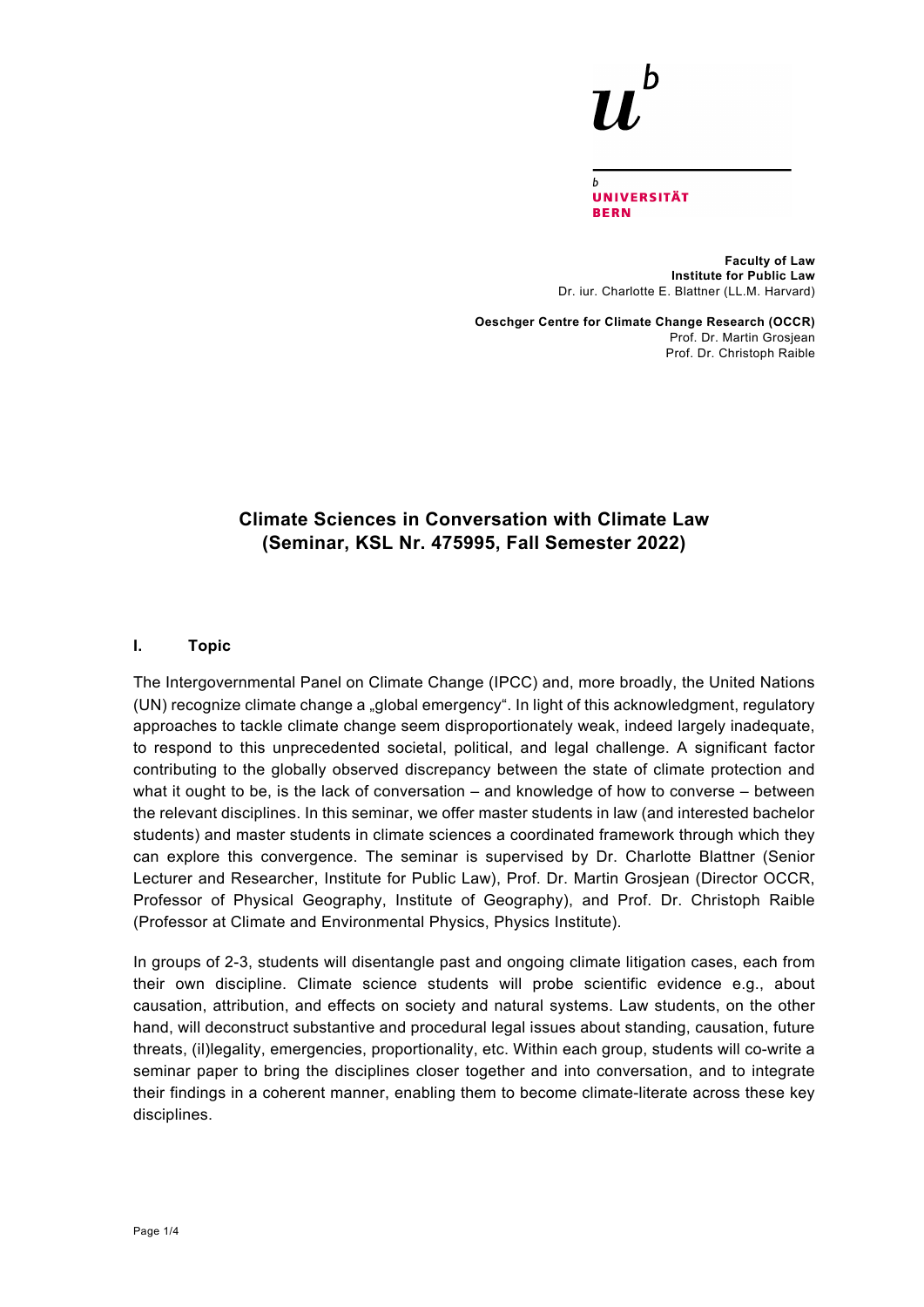During the seminar, input will be given by experts in climate science and climate law and policy, who will talk about some of the most recent and challenging issues they are working on. Among those is, for example, Cordelia Bähr, who spearheads the KlimaSeniorinnen case at the European Court of Human Rights.

List of possible cases/topics:

- Commune de Grande-Synthe v. France
- Urgenda Foundation v. State of the Netherlands
- Friends of the Irish Government v. Ireland
- Union of Swiss Senior Women for Climate Protection v. Swiss Federal Council and **Others**
- Union of Swiss Senior Women for Climate Protection et al. v. Switzerland
- Court proceedings on climate protests in Switzerland
- Neubauer et al. v. Germany
- Milieudefensie et al. v. Royal Dutch Shell plc
- Luciano Lliuya v. RWE AG
- Commonwealth v. Exxon Mobil Corp.
- Juliana et al. v. United States of America
- Africa Climate Alliance et al. v. Minister of Mineral Resources & Energy et al. (#CancelCoal case)
- Duarte Agostinho and Others v. Portugal and 32 Other States
- Small Island Developing States (SIDS) Litigation
- Proceedings at the Inter-American Court of Human Rights

### **II. Learning outcomes**

1. Students have a thorough understanding of the purposes, contents, and methodologies of climate law, on the one hand, and the climate sciences, on the other. They can describe the relevant differences and identify potential overlaps.

2. Students comprehend and master the multi-layered and complex interactions between climate law and climate sciences. They have a nuanced understanding of when these fields crossfertilize and when they pose a potential hurdle to one another.

3. Students strengthen their competence in discussion and presentation and perfect their analytical, argumentative, and writing skills. In doing so, they apply methods to constructively deal with individual preconceptions, and the broader socio-cultural and environmental factors influencing them.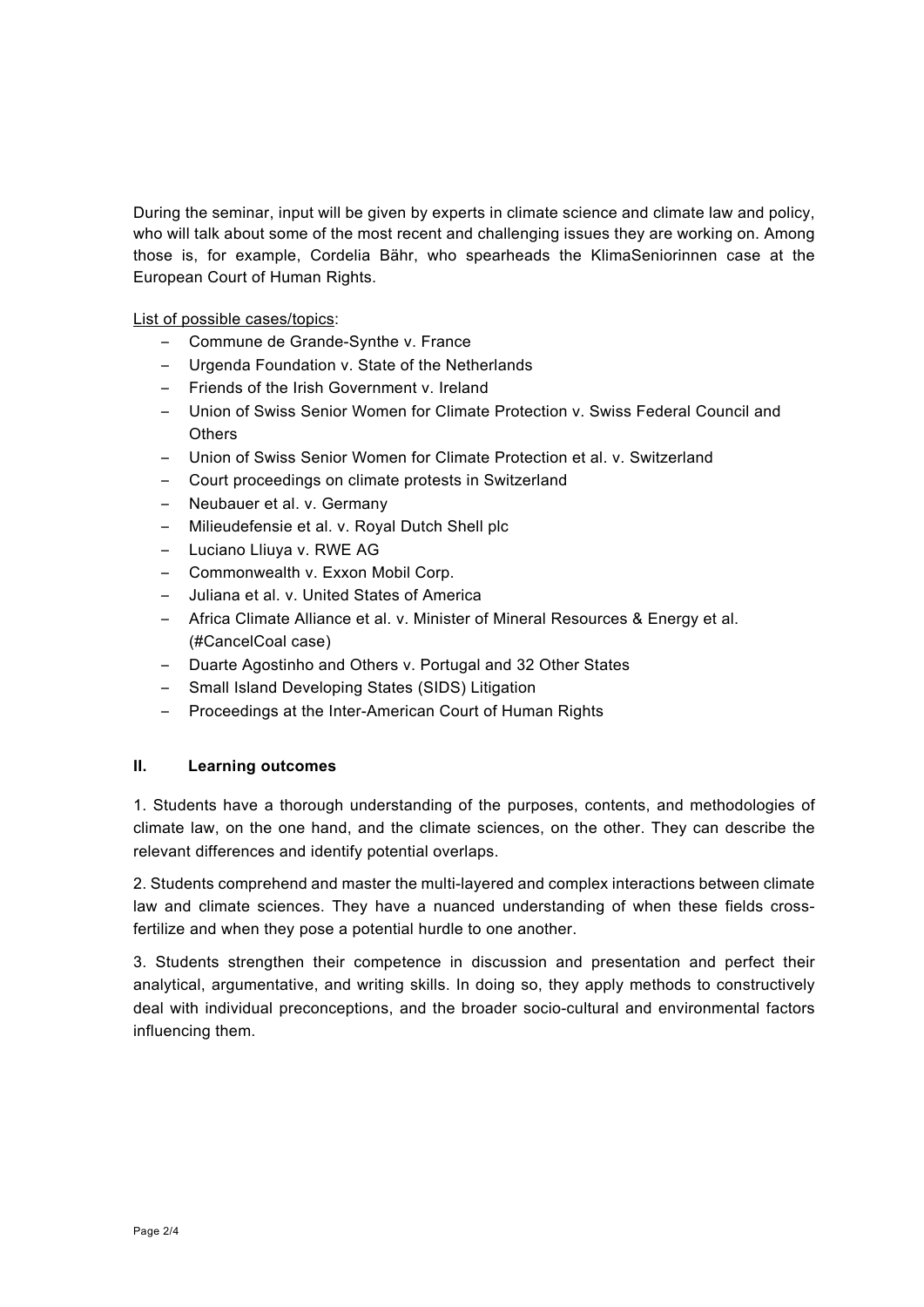# **III. Participation and registration**

This seminar is open to MLaw students and Master's students from other Faculties (Minor in Law), as well as to interested BLaw students. Priority is given to students in the Master's programme, then to those in the Bachelor's programme according to the content of their motivation letters. The seminar is also crucially open to students of climate sciences. In total, between 16-24 students are admitted. There is the possibility to write a Master's thesis as part of the seminar for law students.<sup>1</sup>

*Hinweis zur Sprache*: Die Inputs werden auf Englisch gehalten. Gruppenarbeiten sind selbstorganisiert und können auf Deutsch oder Englisch sein, ebenso die abzugebenden Arbeiten.

Registration is open until **Wednesday, 31 August 2022,** via KSL.

## **IV. Requirements**

As part of the seminar, students are required to

- write a seminar paper based on seminar guidelines (to be announced),
- organize a thematic lecture as a group (incl. handout to be shared with the class beforehand), and
- active participation in all discussions of the seminar.

Successful participation in the seminar is assessed with **5 ECTS**.

# **V. Key dates**

| Wednesday, 21. September<br>2022, 16:15-18:00 (seminar<br>room will be communciated via<br>ILIAS) | Introductory event (including presentation of topics)                                                                                                 |
|---------------------------------------------------------------------------------------------------|-------------------------------------------------------------------------------------------------------------------------------------------------------|
| Monday, 26. September 2022                                                                        | Deadline to indicate three desired topics with<br><b>corresponding priorities</b> (e.g. A, B and C) via email to<br>charlotte.blattner@oefre.unibe.ch |
| Wednesday, 28. September<br>2022, 16:15-18:00 Uhr                                                 | International Climate Law Regime: UNFCCC, Kyoto,<br><b>Paris</b>                                                                                      |
| Wednesday, 5. October 2022,<br>16:15-18:00                                                        | <b>International Human Rights Law and Climate Change</b>                                                                                              |
| Wednesday, 12. October 2022,<br>16:15-18:00                                                       | <b>Scientific Parameters: Impacts of Climate Change,</b><br><b>Extreme Events, Attribution, Carbon Budgets</b>                                        |

<sup>1</sup> *Cf*. Art. 23 RSL RW.